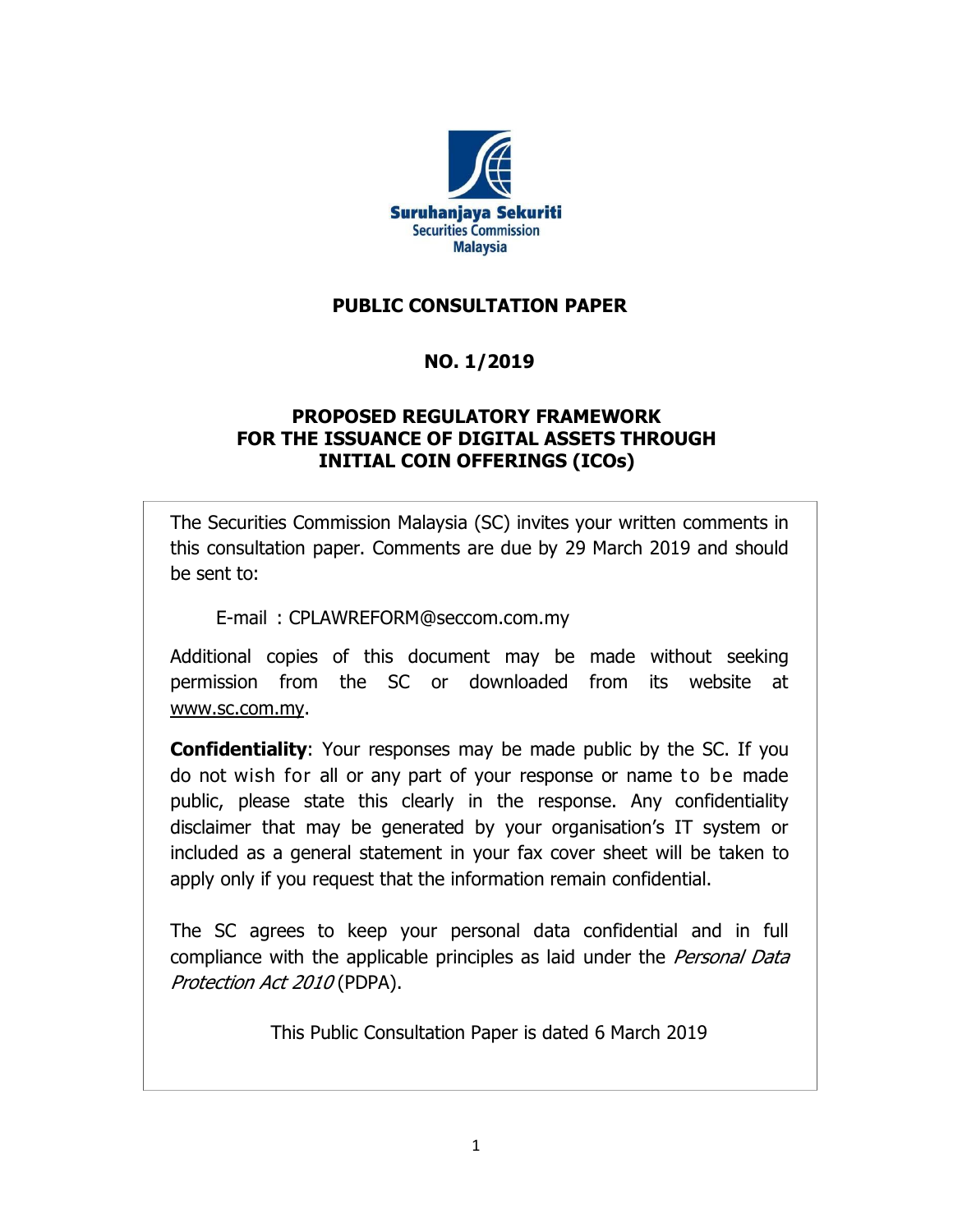# **CONTENTS**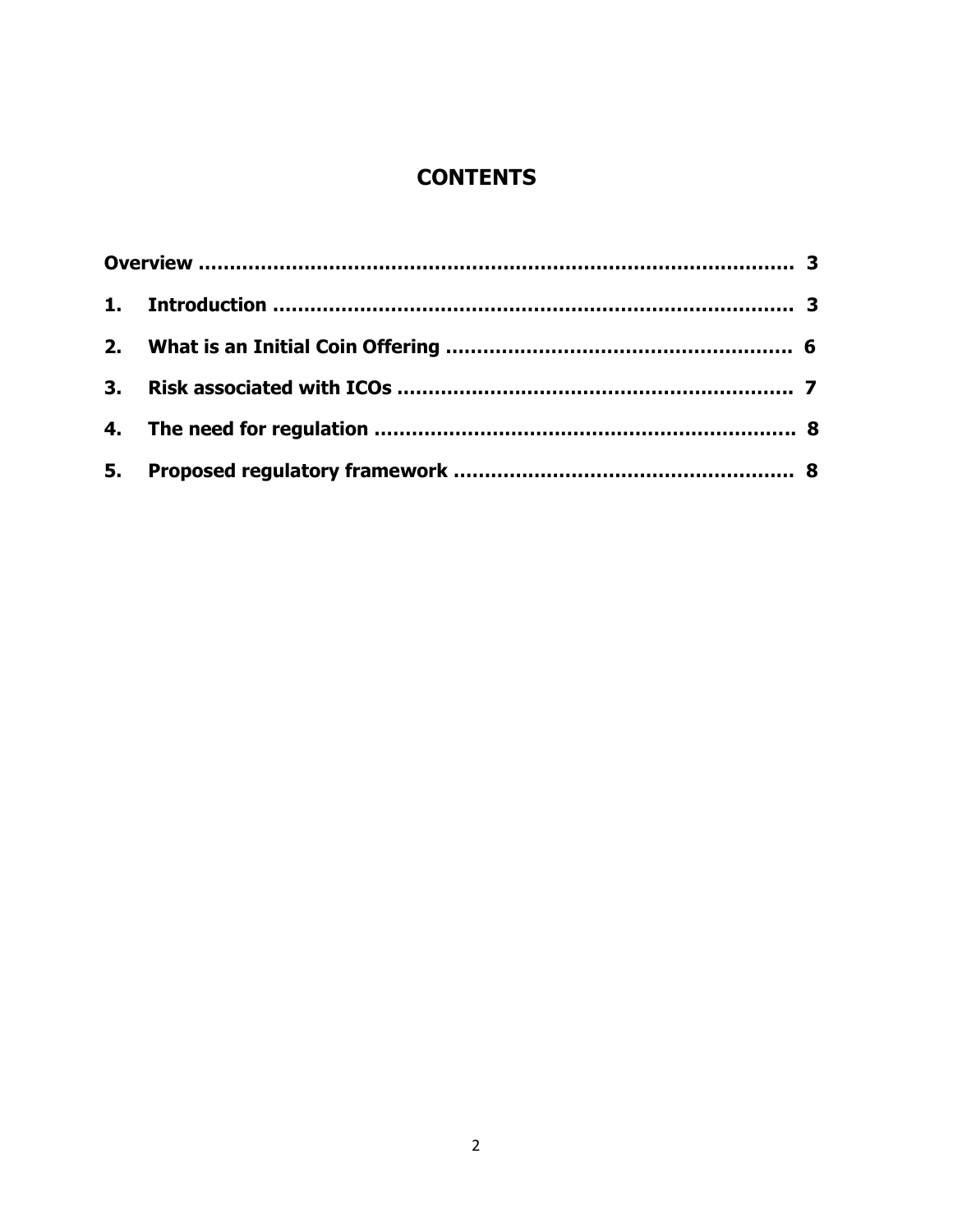#### **OVERVIEW**

#### **Introduction**

- 1.1 With the advent of innovation in technology, the SC notes a growing interest in the use cases of blockchain, blockchain-based digital assets and investing in such digital assets, both domestically and globally. These digital assets are known by a variety of terms including crypto assets, digital tokens and coins.
- 1.2 The purpose of this consultation paper (CP) is to provide some background as to the nature of digital assets, some of the risks involved in investing in such digital assets and the proposed regulatory framework for Initial Coin Offerings (ICO).
- 1.3 Blockchain technology is based on the concept of a distributed ledger. The distributed ledger is maintained and updated by independent nodes within a network and is secured by cryptography. It provides an ecosystem where the network participants can confirm and create ledger entries without the need for a centralised party or intermediary. The ledger entries are then recorded in "blocks" and the blocks are "chained" together in sequence providing an auditable and *tamper-proof* history.
- 1.4 Despite the arguably nascent stage of the technology, its rapid development has resulted in many use case applications. Examples of such applications include being used as a form of proof of ownership and provenance (for example land titles or the sourcing of ethical goods), record-keeping (for example storing university certificates and medical records) and in the case of finance, to facilitate remittances and trade finance, or to effect clearing and settlement activities. The technology is applicable across industries and is not limited by sector.
- 1.5 More relevant to this CP however, is the emergence of a new fundraising mechanism hosted on a blockchain platform known as an ICO. While ICOs are a relatively recent phenomenon, this new fundraising mechanism has become increasingly popular. An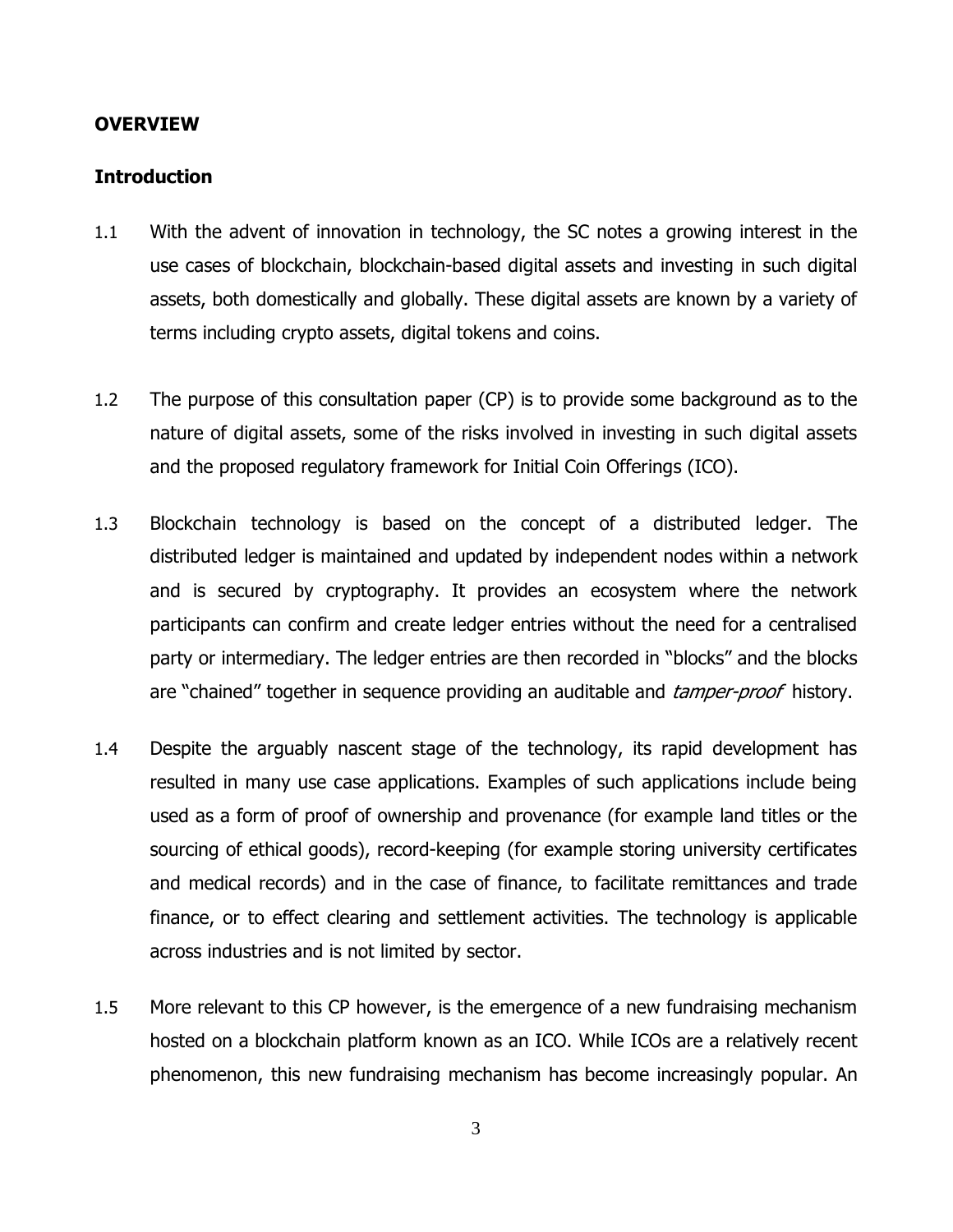ICO issuer would create and issue digital assets to investors in exchange for investors funding a typically early stage business idea or project. Further details of the basic structure of an ICO can be found below.

- 1.6 Notwithstanding the well-publicised interest on ICOs, the digital asset industry is also still a relatively nascent market. The total global market capitalisation of digital assets is valued at approximately US\$130 billion. This figure when put into context, is much smaller than the size of the overall Malaysian capital market.
- 1.7 Digital assets issued through an ICO often contain unique or bespoke characteristics. As such, the structure of the digital asset can take multiple forms and have multiple usages. For example, a single digital asset may be structured as a medium of payment, be tradable at a digital asset exchange or crypto-exchanges while promising dividend-like returns to a token holder. As a result, a single issuance may potentially trigger regulatory requirements and compliance with multiple regulators based on the use case of the digital asset.
- 1.8 In view of the above, global and regional regulators have applied various approaches in responding to the growing interest in digital assets. The approaches range from imposing an outright ban on all forms of digital asset related activities to introducing new regulation to cater specifically to the offer, issuance or trading of such digital assets.
- 1.9 The SC recognises the potential use cases of blockchain and digital assets in enhancing efficiencies in the capital market including lowering post trade latency and counterparty risks, and enabling seamless regulatory reporting and compliance. Digital assets also have the potential to act as an alternative asset class for investors. As such, in line with the SC's mandate to promote the development of the capital market, the SC seeks to develop a regulatory framework that will balance promoting innovation with ensuring proper safeguards to protect the integrity of the capital market and investors' interest.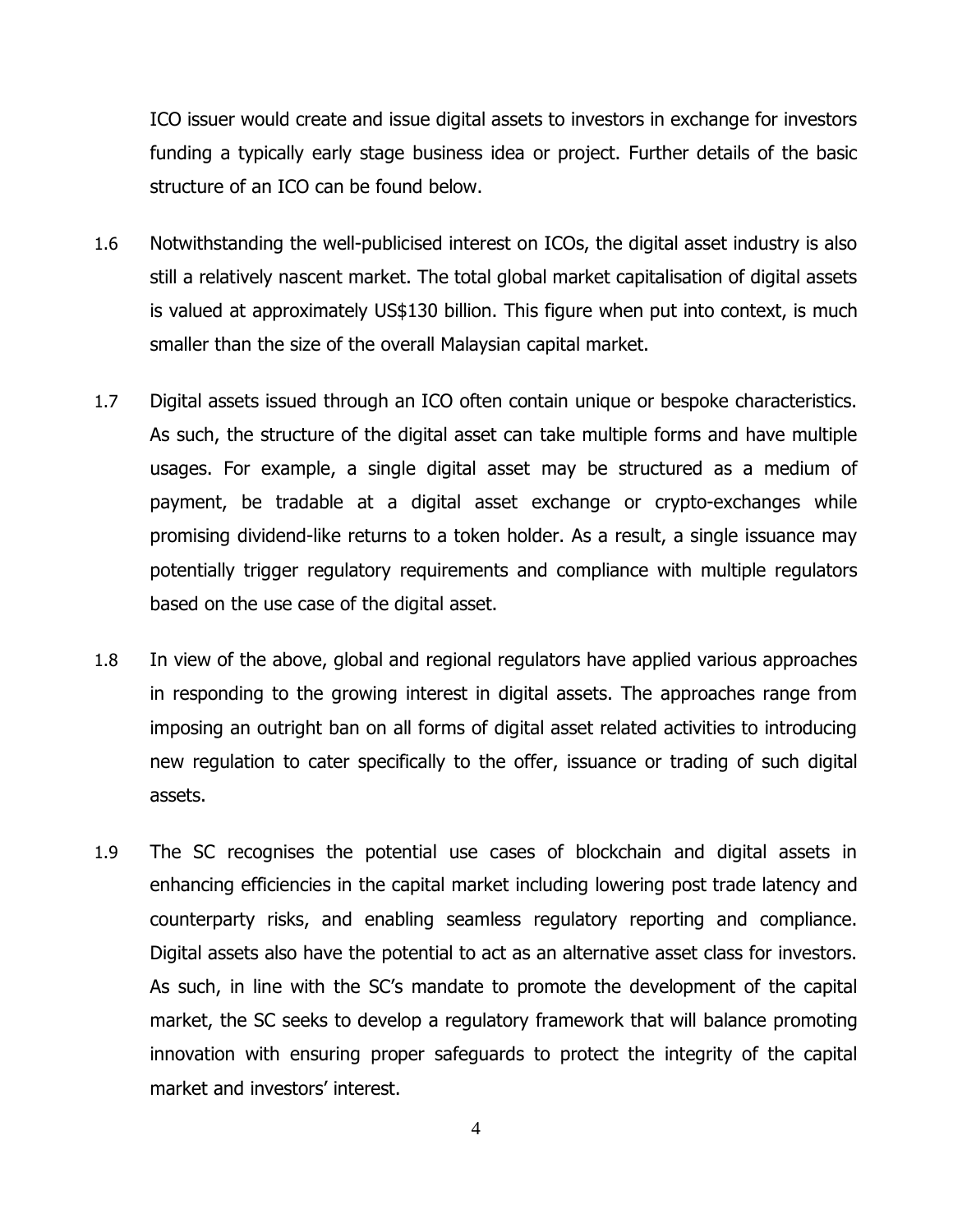- 1.10 In this regard, the SC has taken a phased approach in developing the regulatory framework for digital assets–
	- (i) on 15 January 2019, the **Capital Markets and Services (Prescription of Securities) (Digital Currency and Digital Token) Order 2019** (PO) came into force; $<sup>1</sup>$  and</sup>
	- (ii) on 31 January 2019, the SC issued the revised **Guidelines on Recognized Markets** to incorporate a new chapter setting out the requirements for electronic platforms that facilitate the trading of digital assets. $2$
- 1.11 The SC is mindful of the various types of digital assets that are currently being offered. With the coming into force of the PO, digital assets which meet the requirements under the PO are prescribed as securities under the securities laws.
- 1.12 The PO provides that a digital asset must be recorded on a distributed ledger. As such, discount cards, e-money or e-payment etc. will not be considered as securities unless it is recorded on a distributed ledger and satisfies the PO's requirements.
- 1.13 In this regard, digital assets which display the characteristics below will be considered as securities:
	- (i) In the case of a digital currency–
		- A. when it is used as payment to purchase goods, services or other digital assets **and** is traded on a digital asset platform; and
		- B. a person who trades such currency on the platform expects to benefit from a return or appreciation in the value of the digital currency.

 $\frac{1}{2}$  https://www.sc.com.my/api/documentms/download.ashx?id=8c8bc467-c750-466e-9a86-98c12fec4a77<br> $\frac{1}{2}$  https://www.sc.com.my/api/documentms/download.ashx?id=eb8f1b04-d744-4f9a-a6b6-ff8f6fee8701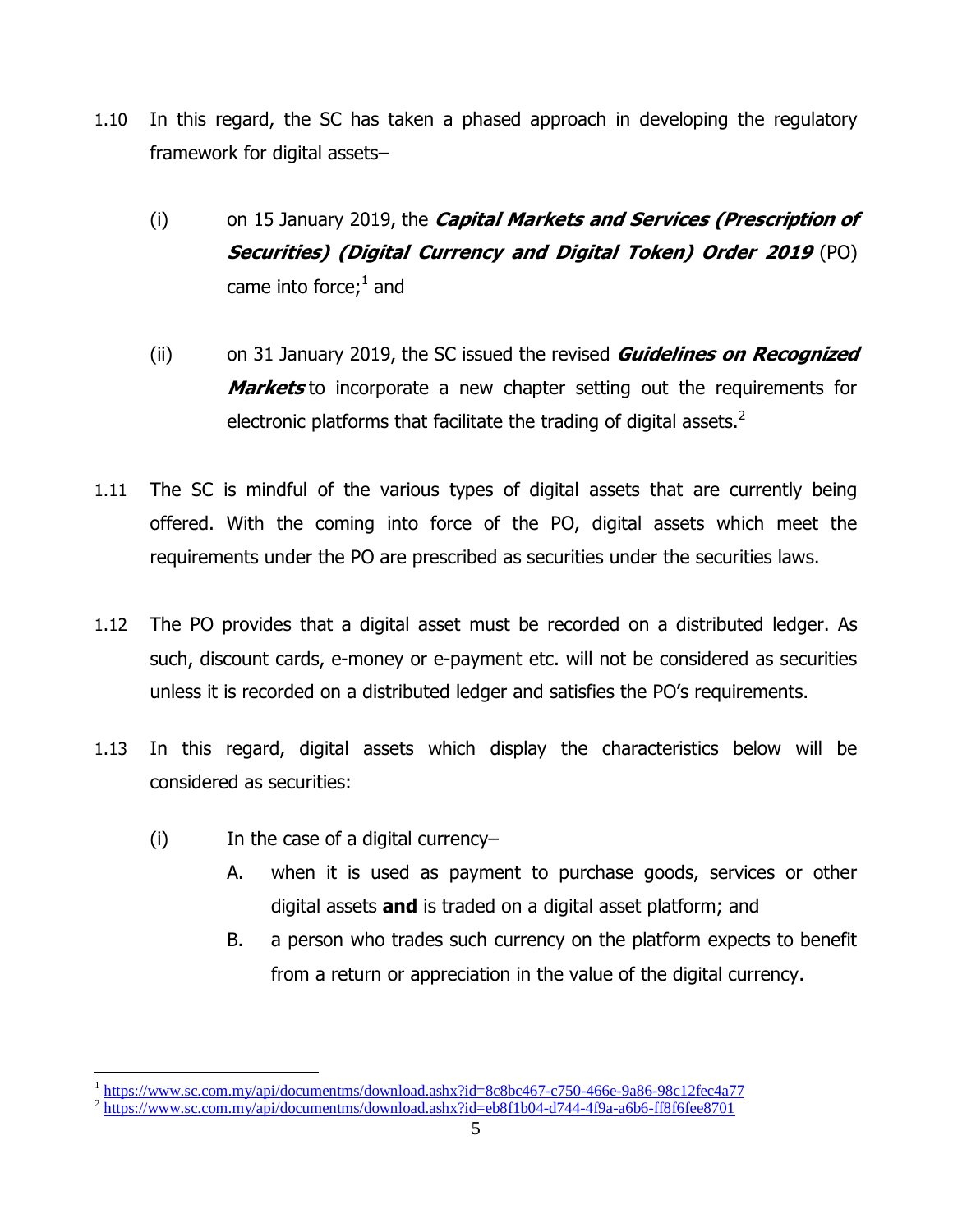- (ii) In the case of a digital token, which is issued through an ICO, the token will fall under the definition of securities if–
	- A. investors pay monies<sup>3</sup> in exchange for the token received;
	- B. investors' monies are pooled and managed by the issuer; and
	- C. investors who purchase the token expect a return or appreciation in value from their investment. The returns to investors may be derived from either the buying or selling of assets of the issuer or from any business activities carried out by the issuer.
- 1.14 The issuance or offering of digital assets described in paragraph 1.13 above, to the public, will require prior approval or authorisation from the SC and compliance with the relevant laws and regulations.
- 1.15 Given the above, the SC is issuing this CP with a view to obtain feedback on the proposed requirements relating to the offering of ICOs in Malaysia. The SC is mindful that any regulation imposed must be proportionate to the risk posed to the investors investing in an ICO.
- 1.16 This CP does not seek to address the issue of trading of digital assets on electronic platforms nor is it targeted to address the underlying blockchain technology.

## **2. WHAT IS AN INITIAL COIN OFFERING**

2.1 In an ICO, an issuer who is typically an early-stage venture, creates and issues its own digital assets in exchange for established digital currency (for example Bitcoin or Ether) or fiat currency. The proceeds from the ICO are then purportedly used to build and develop its venture.

<sup>&</sup>lt;u>.</u> <sup>3</sup> Can also include digital currencies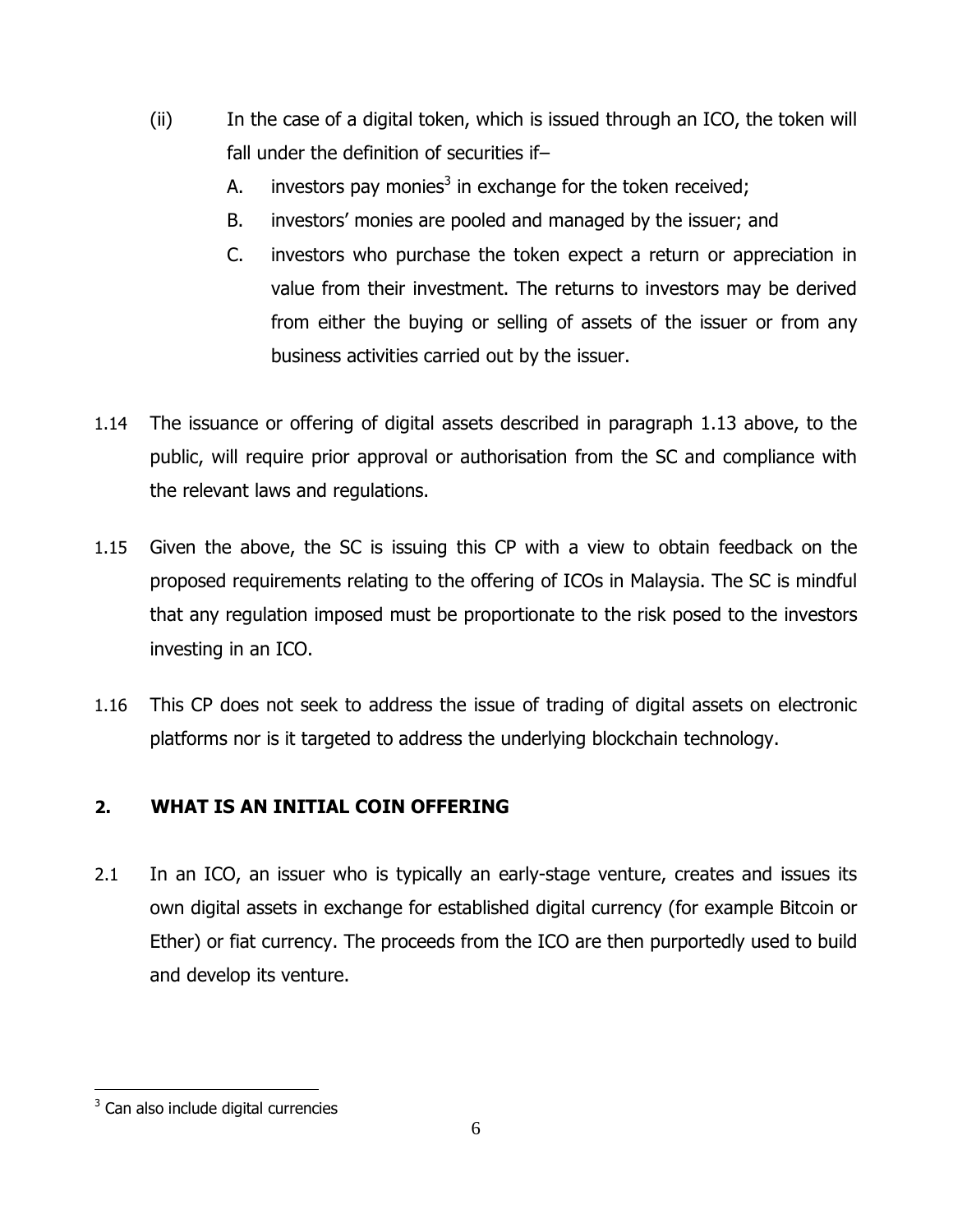- 2.2 The digital asset received by the investors is often representative of their interests, rights or benefits in the ICO issuer or the product or services of the ICO issuer. Examples of such rights and returns could include rights to monetary returns, projected returns from trading, access to facilities or discount entitlement on products.
- 2.3 The ICO is normally accompanied by a disclosure document known as a Whitepaper. The Whitepaper contains basic information about the ICO including the underlying business or project, the technology and processes employed and the investors' entitlements (if any) from participating in the ICO. Although the Whitepaper is commonly used to attract the investors to invest in an ICO, the varied and unregulated content and format of the Whitepaper poses a potential risk to the investors. The risks are discussed below.

#### **3. RISK ASSOCIATED WITH ICOs**

- 3.1 The dynamic characteristics of digital assets when coupled with factors such as the nascent stage of the technology, risk of business failure, cross border structures and media interest in a largely unregulated space makes investing in such digital assets susceptible to certain inherent risks.
- 3.2 Some of these potential risks include–
	- (i) an ICO issuer not having a physical presence in Malaysia it would be difficult to verify the authenticity of the ICO and the recovery of invested monies may be subject to foreign laws or regulations;
	- (ii) the involvement of unregulated/unlicensed individuals and activities heightened risk and exposure to fraud including pump and dump schemes, money laundering and terrorism financing;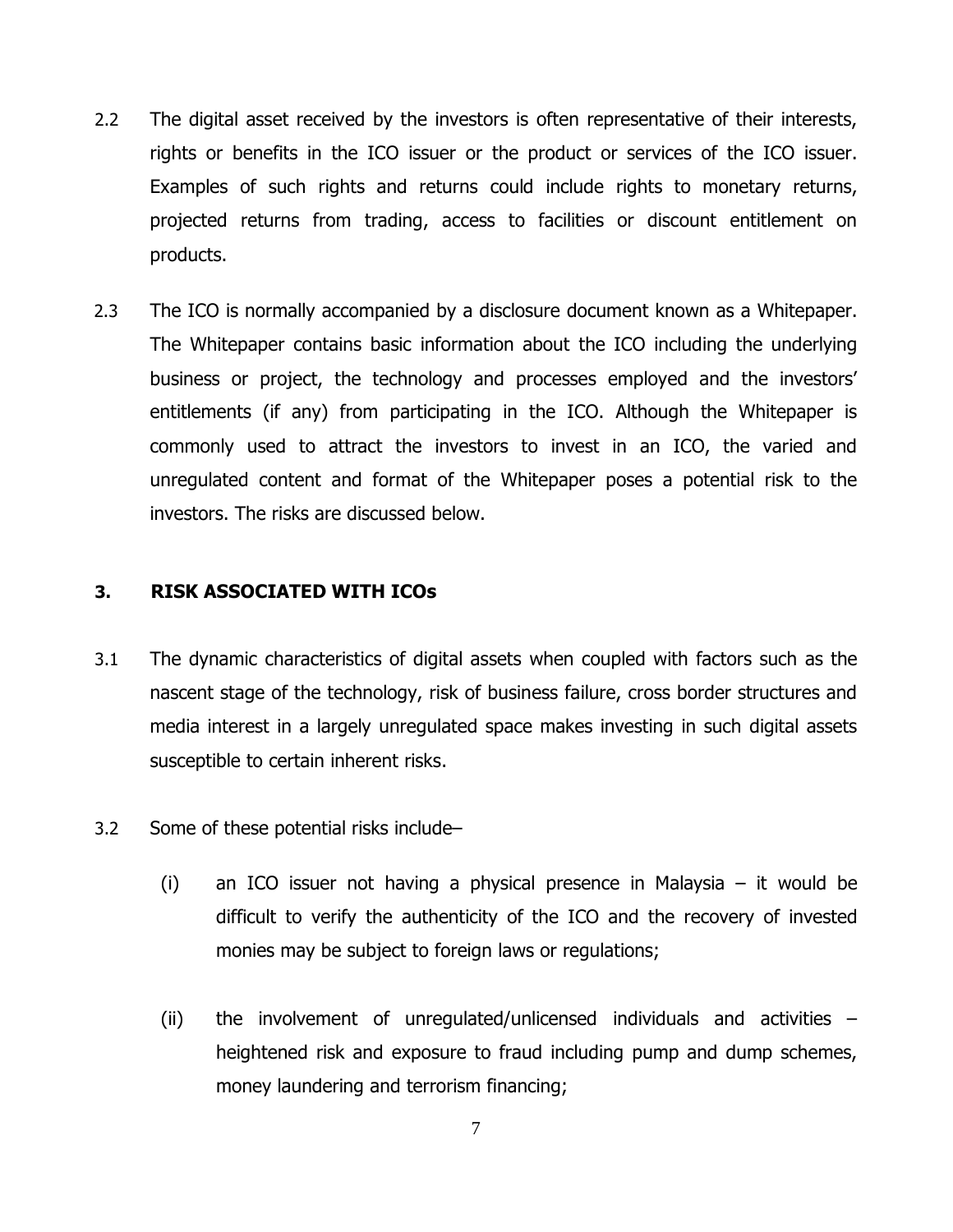- (iii) the ICO may be structured in such a way as to limit the legal protection and recourse for the investors against an ICO issuer;
- (iv) the general risk of investing in a start-up or early venture company; and
- (v) cyber-security risks including hacking and stealing of online personal information.

#### **4. THE NEED FOR REGULATION**

- 4.1 The lack of a regulatory framework for ICOs currently, exposes investors to the above risks and makes them vulnerable to fraud and manipulation. Regulation is therefore required to mitigate the risks posed by ICOs for purposes of investor protection and promoting confidence in the ICO market.
- 4.2 Therefore, the SC is seeking public feedback on the formulation of a framework for the issuance of digital assets through ICO.

#### **5. PROPOSED REGULATORY FRAMEWORK**

- 5.1 This framework seeks to balance the business needs of the industry while ensuring that adequate investor protection measures are in place taking into account the proposed benefits and risks posed by ICO activities.
- 5.2 To mitigate incidences of fraud while protecting market integrity, the SC is adopting a two-pronged approach. This approach entails an authorisation for the offering or issuance of the ICO and the registration of a disclosure document (Whitepaper) which complies with prescribed minimum requirements set by the SC.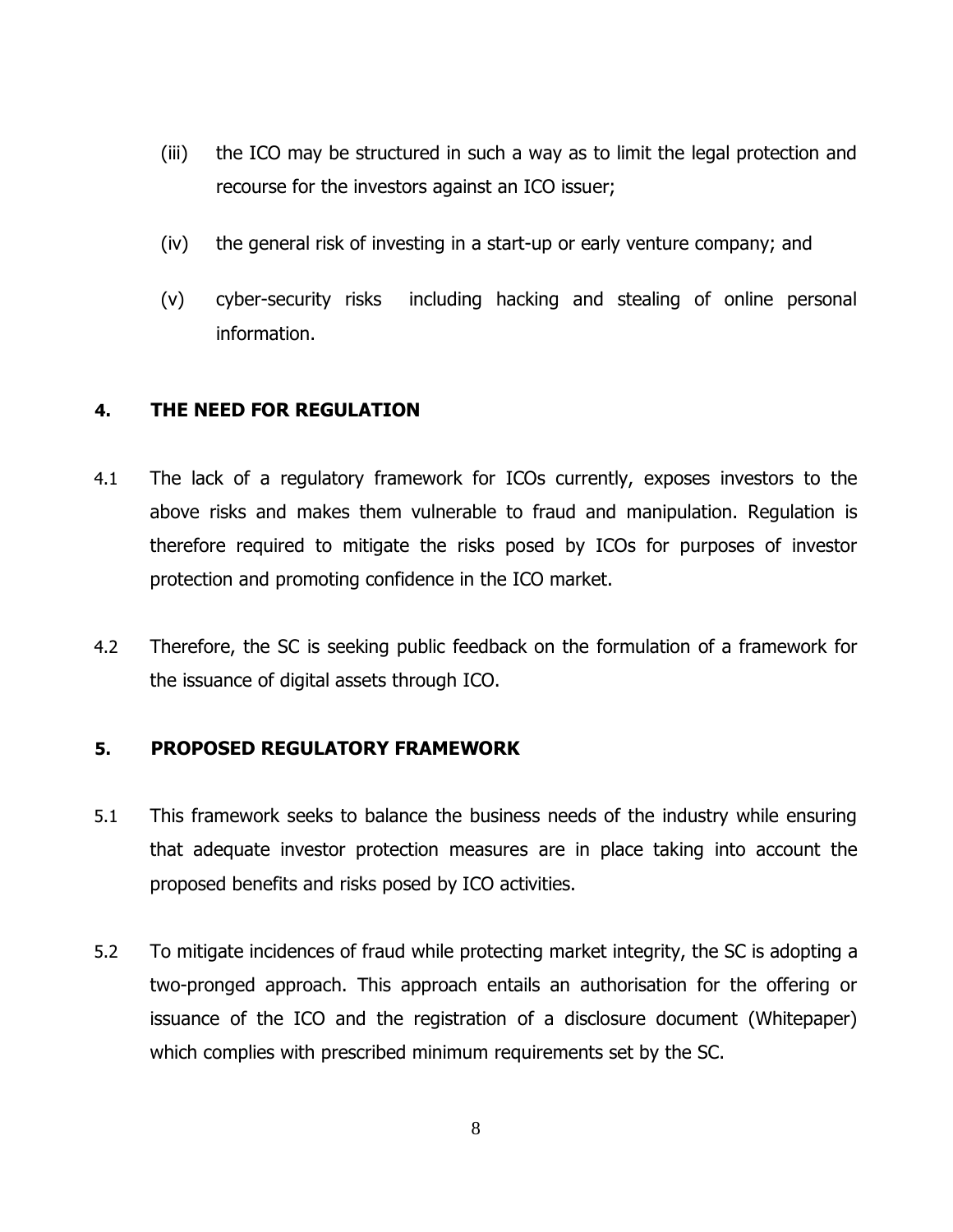#### Proposed Requirements Applicable to an ICO Issuer

Assessment of the ICO

- 5.3 Since the launch of the equity crowdfunding framework (ECF) and peer-to-peer financing framework (P2P) in February 2015 and April 2016 respectively, both avenues have shown good progress in meeting the financing needs of micro, small and medium enterprises (MSME). As at December 2018, a total of RM261.52 million has been raised by issuers.
- 5.4 Under the ECF and P2P frameworks, the SC directly regulates the platform operator. The responsibility of carrying out the assessment of issuers on the platform is borne by the platform operator. Furthermore, the platform operator is under an obligation to ensure that any disclosure made by the issuer to the investors on its platform is fair and accurate. A specific obligation is also imposed on the issuer to ensure that disclosures made to the investors on the platform are not misleading.
- 5.5 The platform operator in carrying out its assessment of an issuer is required to comply with the requirements imposed by the SC. This includes amongst others, taking reasonable steps to conduct background checks on the issuer with a view to ensure the fit and properness of the issuer, its directors, senior management and controller. Furthermore, the platform operator must also verify the business proposition of the issuer.<sup>4</sup>
- 5.6 Leveraging on the approach adopted in respect of ECF and P2P financing frameworks, the SC intends to apply a similar approach for ICOs.
- 5.7 The SC proposes that an ICO issuer be required to approach a third party to agree to "host" the ICO and assess its Whitepaper. In this regard, the ICO issuer will be required to undergo an assessment conducted by an independent third party

<u>.</u>

<sup>&</sup>lt;sup>4</sup> See Chapter 12 Guidelines on Recognized Markets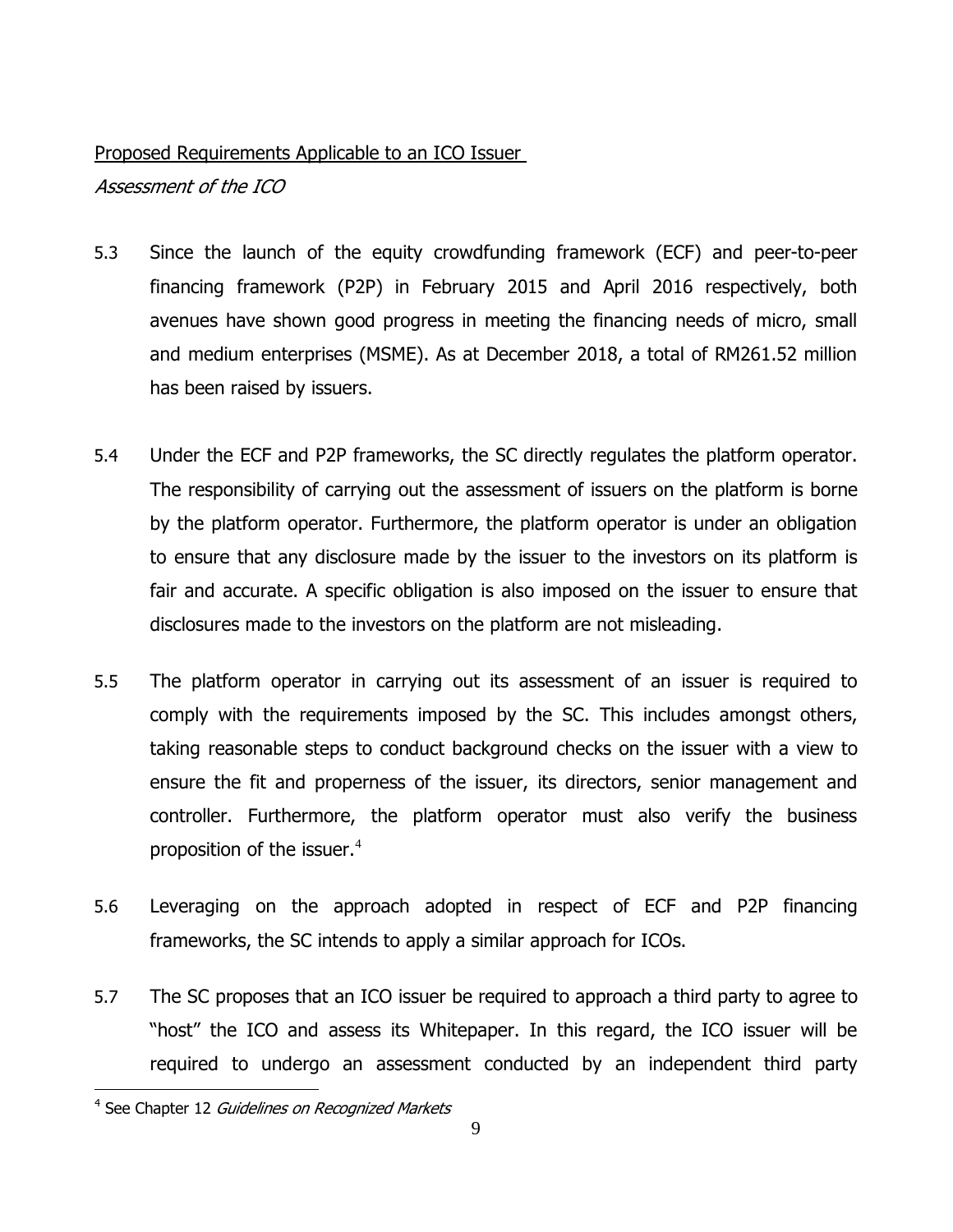authorised by the SC, prior to it submitting a formal application to the SC. The assessment criteria will be further discussed in paragraph 5.10.

- 5.8 The above approach will enable the SC to leverage on the expertise and experience of persons who wish to participate and contribute to the development of this industry. It is proposed that the third party "host" is a recognised market operator or alternatively any other person recognised by the SC as having the necessary skills and expertise. In this regard, the SC will be introducing a separate framework in relation to the authorisation of the third party who will carry out this role.
- 5.9 Notwithstanding a third party's agreement to host the ICO, the ICO issuance is subject to the SC's approval or authorisation.

#### **Consultation question 1**

Do you agree that the SC should leverage on a recognised market operator or a qualified third party to conduct an initial assessment of an ICO, given their experience and expertise in either hosting MSME's on their platforms or their involvement in the digital or crypto industry? If yes, do you agree that the application to the SC for authorisation should be conditional on the ICO being hosted by the said recognised market operator or third party?

#### **Consultation question 2**

Other than a recognised platform operator, should other qualified parties also be allowed to conduct the initial assessment of the ICO? Please provide reasons for your answer.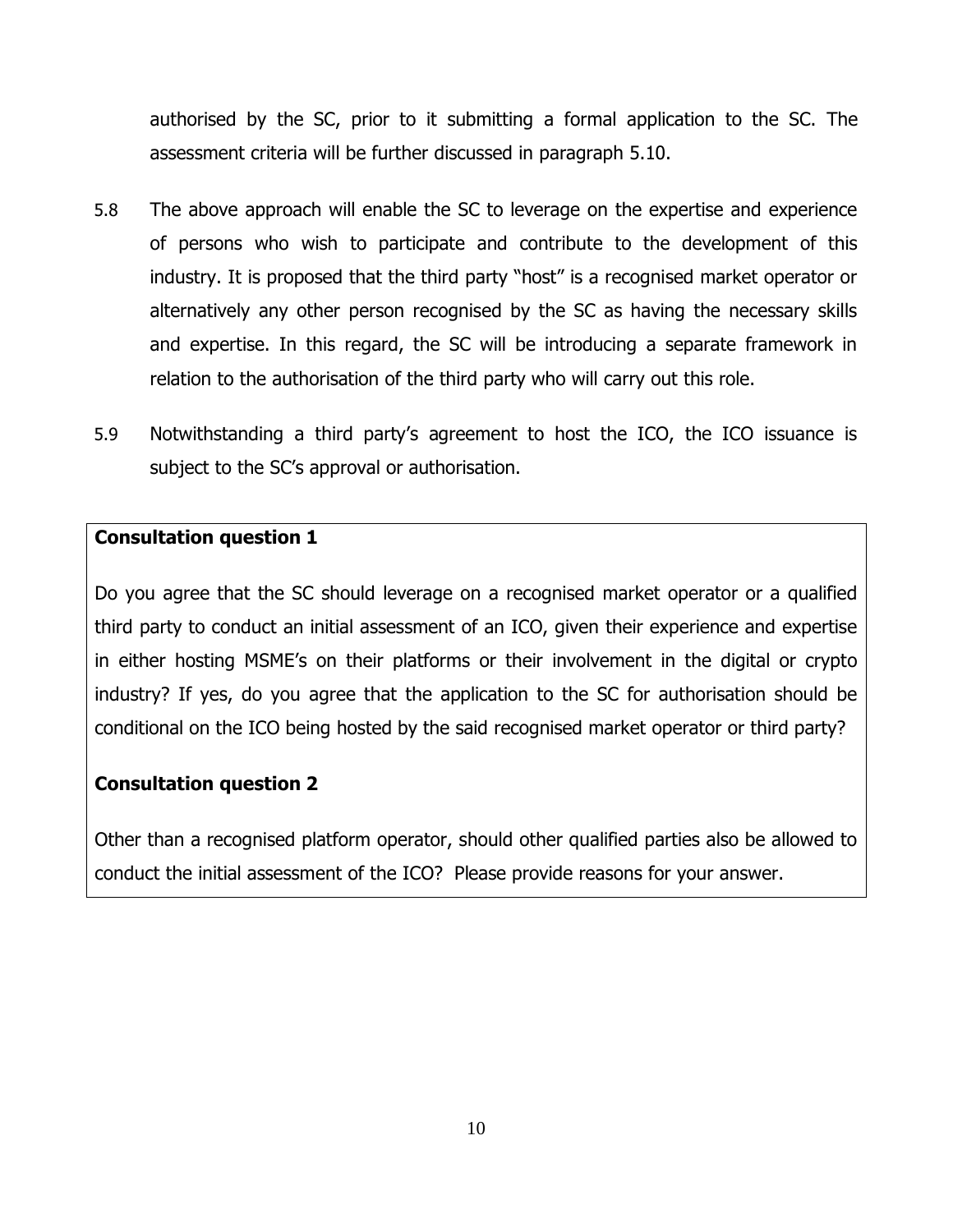#### Criteria for assessment of the ICO

- 5.10 The evaluation and assessment of the ICO would be guided by requirements specified by the SC. The specified assessment criteria may include–
	- (i) the fit and properness of an ICO issuer, its board of directors, its senior management and controller.<sup>5</sup> Management must also possess the appropriate experience and track record demonstrating that it is capable of carrying out and completing the business/project and is able to manage the company sustainably based on the strategy outlined in the Whitepaper;
	- (ii) a determination of the ICO's underlying business/project is able to demonstrate an innovative solution or a meaningful digital value proposition for Malaysia;
	- (iii) sufficient safeguards to protect the interests of existing shareholders as well as token holders;
	- (iv) an evaluation of the business/project including risks and mitigating measures and an assessment of the business/project plan of the ICO issuer;
	- (v) adequate processes are in place to manage related party transactions and conflict of interest issues;
	- (vi) satisfactory processes in place to monitor anti-money laundering requirements;
	- (vii) the valuation methodology and assumptions for price determination of the digital tokens issued are reasonable; and
	- (viii) an evaluation of the protocol/code, platform or any other application for the

 $<sup>5</sup>$  This would include among others, that the person has not been convicted for offences relating to fraud, dishonesty or</sup> breaches of securities laws, has engaged in any business practices appearing to the SC to be deceitful or oppressive or otherwise improper or has engaged in or has been associated with any conduct that cast doubt on his ability to act in the best interest of the investors.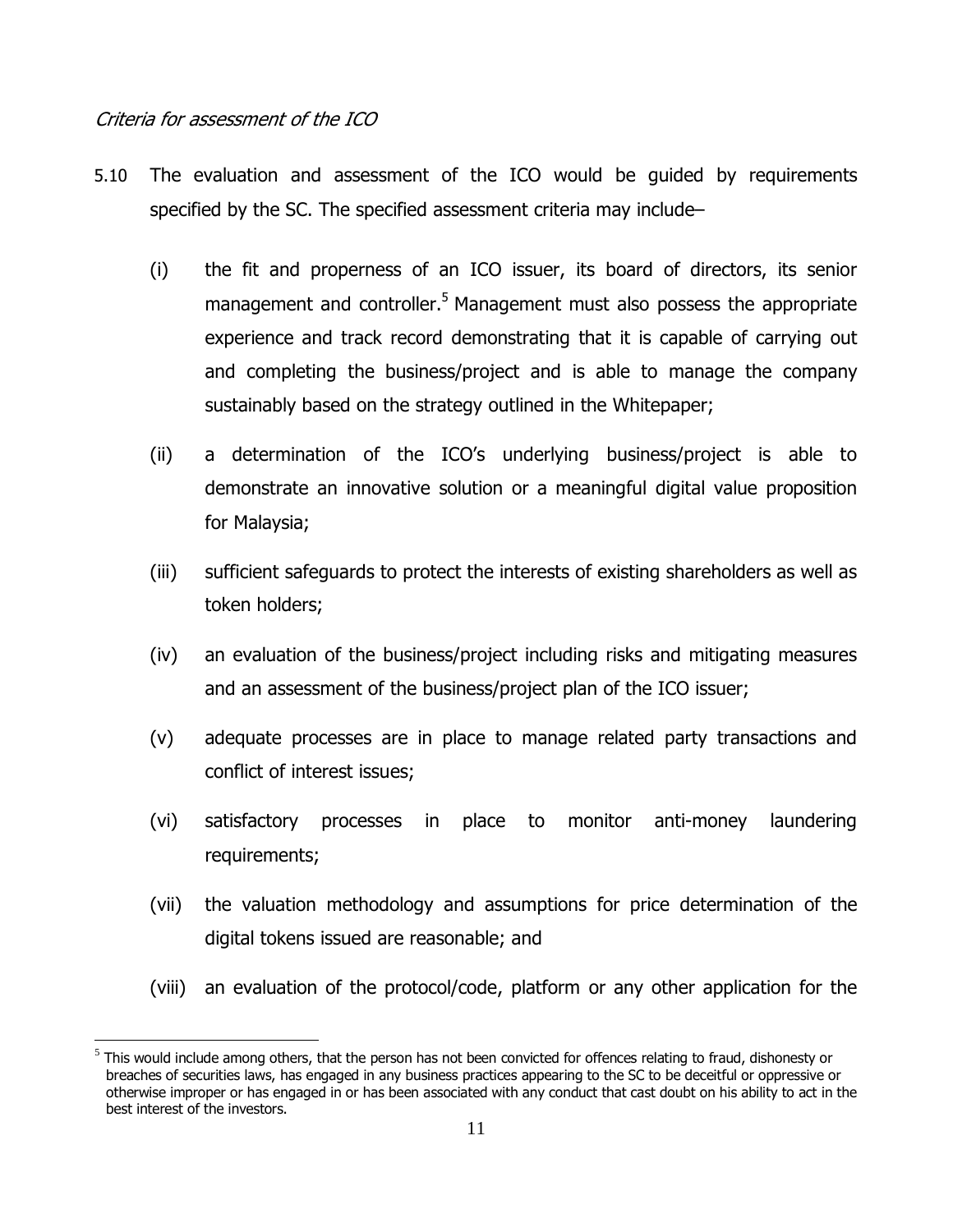technology, as the case may be and its cyber risk management framework.

#### **Consultation question 3**

Do you agree with the assessment criteria above? Are there any other assessment criteria that should be included in the above list?

### ICO issuer eligibility

- 5.11 It is proposed that only a company that-
	- (i) is locally incorporated, with its main business operations carried out in Malaysia;
	- (ii) has a minimum paid up capital of RM500,000; and
	- (iii) is not a public listed company

may undertake ICOs.

- 5.12 In this initial phase of the ICO framework, the SC is proposing not to allow publiclisted companies to undertake ICOs given the potential impact it may have on the pricing and valuation of listed shares as well as the impact on the rights of existing shareholders. However, public listed companies may establish a separate entity to carry out an ICO.
- 5.13 In addition to the above, the SC is proposing for the board of directors (BOD) and senior management (SM) team to collectively hold 50% equity holding in the ICO issuer. The BOD and SM team will not be able to dispose of their equity holding for a period of 18 months. This is to ensure that the BOD and SM team are committed in ensuring the success of the ICO.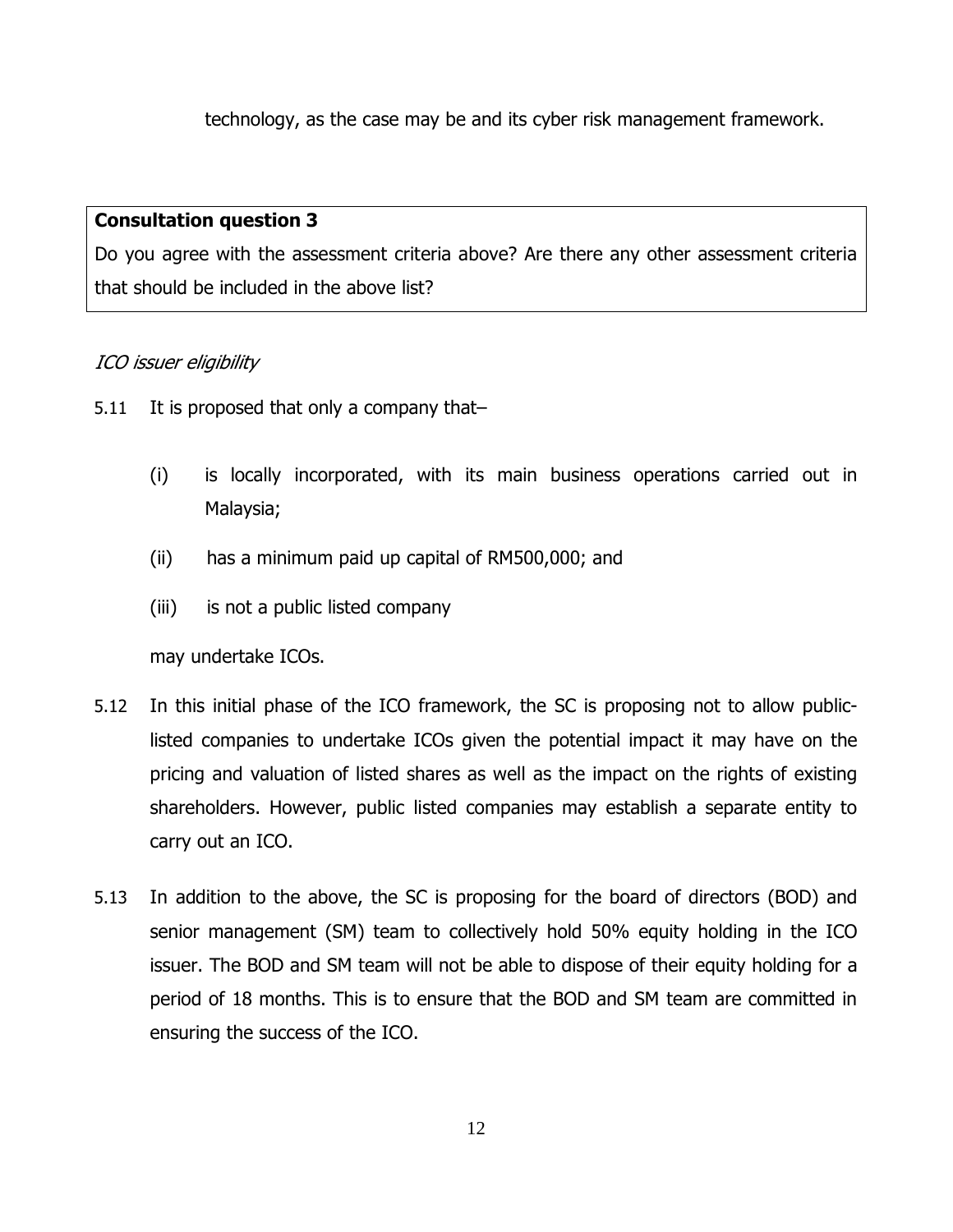#### **Consultation question 4**

Do you agree with the proposed eligibility requirements set out above? Please provide your reasons. Are there any other eligibility requirements that should be imposed?

#### Governance requirement

- 5.14 The SC is proposing that an ICO issuer must ensure that any individual appointed to its BOD or its SM team is fit and proper. In addition, the SC is proposing that at least half of the BOD comprises of Malaysians. This would enable the ICO issuer to demonstrate its value proposition for Malaysia as well as promote the development of local talent including through knowledge transfer and training on new technologies and expertise.
- 5.15 The ICO issuer is also required to appoint a responsible person which will be the main contact point for the SC. The responsible person must be a member of the BOD or of the SM team and is responsible for, among others, identifying and reporting to the SC any breach of the requirements, relevant laws or material adverse change relating to the ICO or the ICO issuer.
- 5.16 In addition, an ICO issuer is required to establish processes to effectively manage conflict of interest and risk management issues. The ICO issuer must also have in place business continuity management and a cyber-resiliency framework.

#### **Consultation question 5**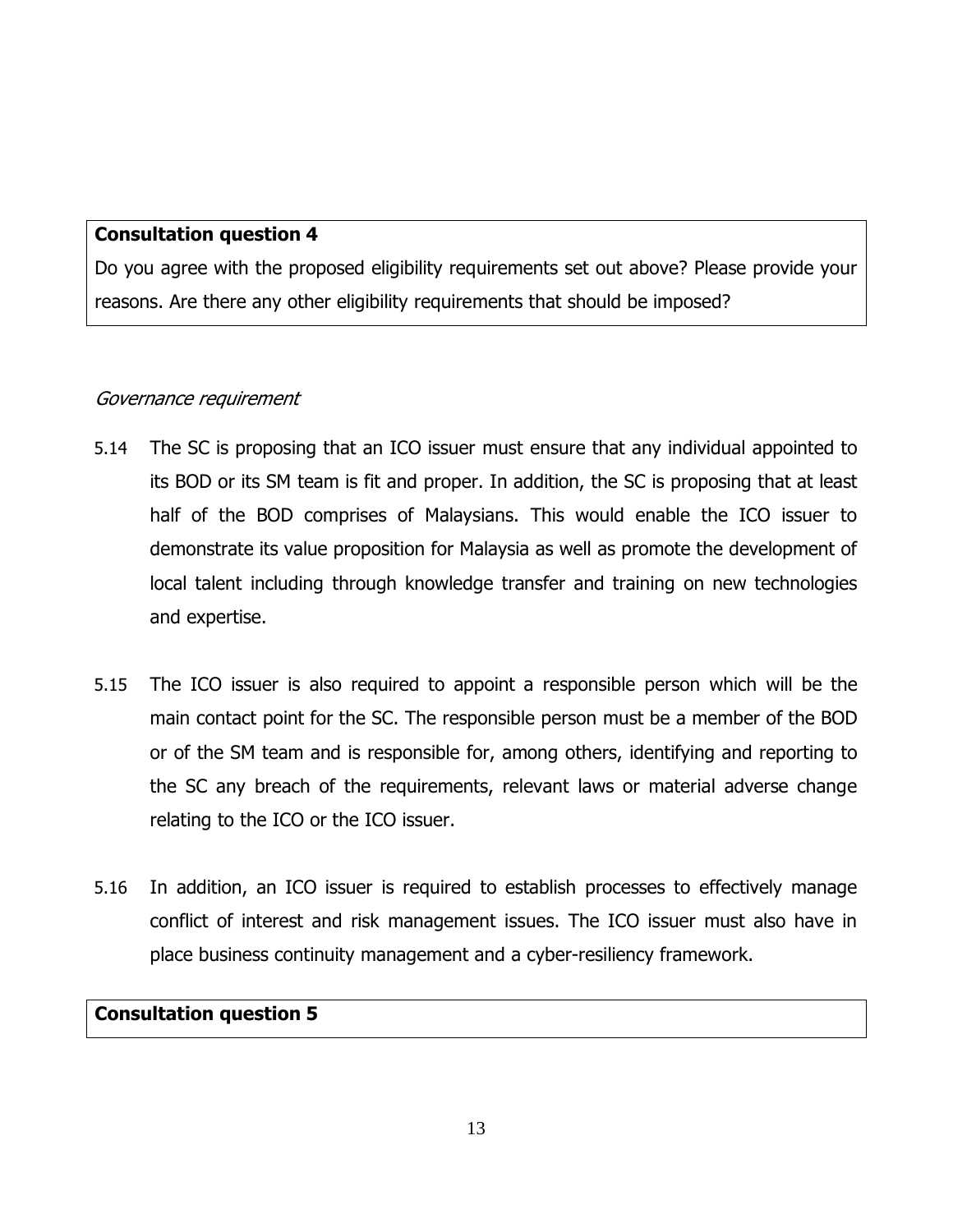Do you agree with the requirements listed above? If you do not agree, please provide reasons for your answer. Are there any other requirements that should be included in the list above?

#### Limit on amount of funds to be raised through an ICO

- 5.17 The SC is proposing to impose a limit on the amount that can be raised through an ICO.
- 5.18 In this regard, it is proposed that an ICO issuer may raise funds calculated as a multiple of 10 times the shareholders' funds and subject to a ceiling of RM100 million.

#### **Consultation question 6**

Do you agree with the fund-raising limit and calculation proposed above? If you do not agree, what is your proposed alternative and why?

### Requirements relating to ICO proceeds

- 5.19 The SC is proposing that subject to Bank Negara Malaysia's exchange controls, at least 50% of the proceeds of the ICO must be utilised in Malaysia, and if the ICO is asset-backed, to ensure that at least 50% of the assets are based in Malaysia. This would enable the ICO issuer to demonstrate its value proposition for Malaysia.
- 5.20 To safeguard investors' interest, the SC is of the view that an ICO issuer should only be permitted to withdraw or utilise investors' monies, based on milestones disclosed in the Whitepaper. In this regard, the trustee may only allow for draw-downs pursuant to a confirmation from a third party auditor that the relevant milestones have been achieved. The issuer will also be required to provide confirmation to the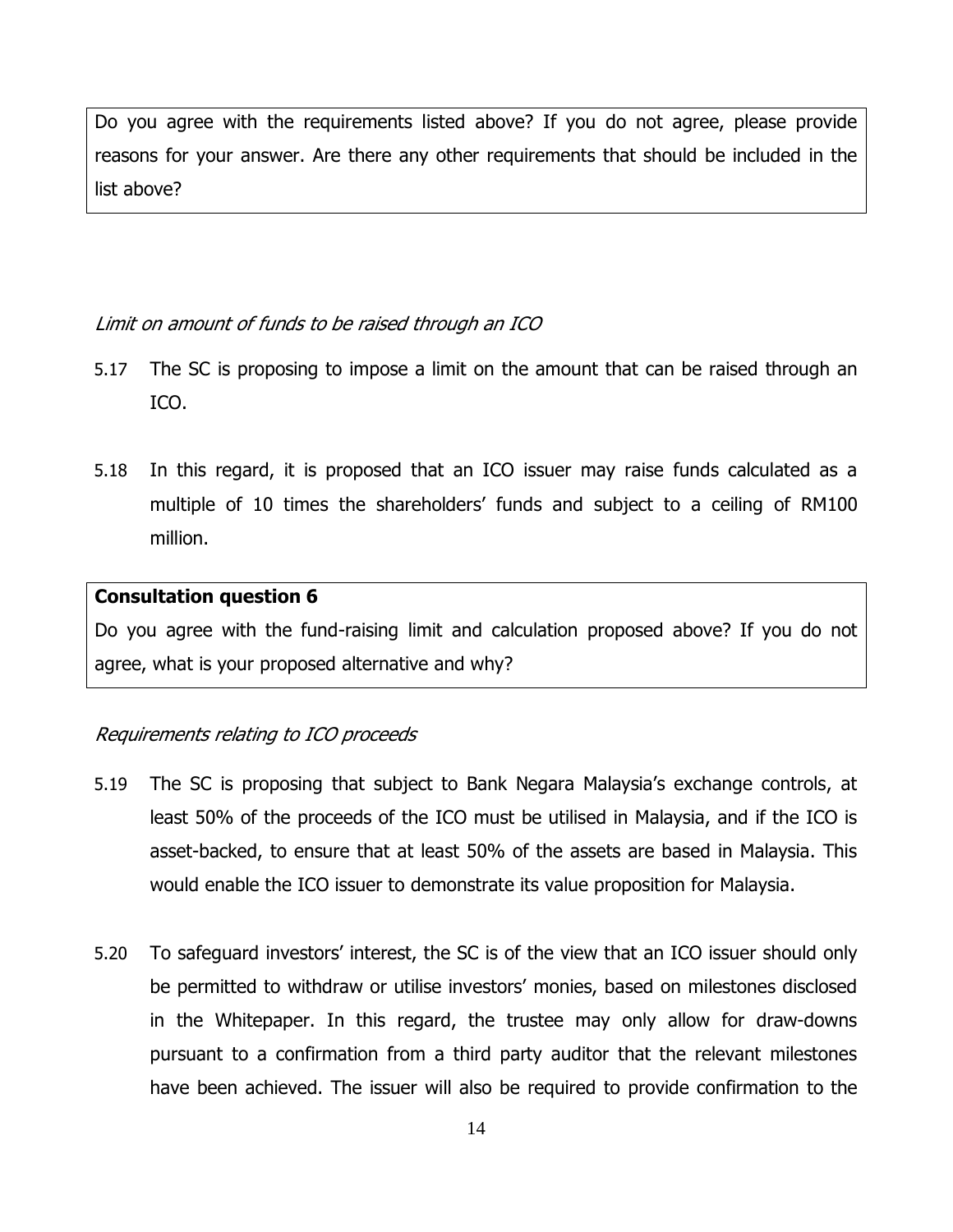SC that the draw-downs have been utilised for the purposes stated in the Whitepaper.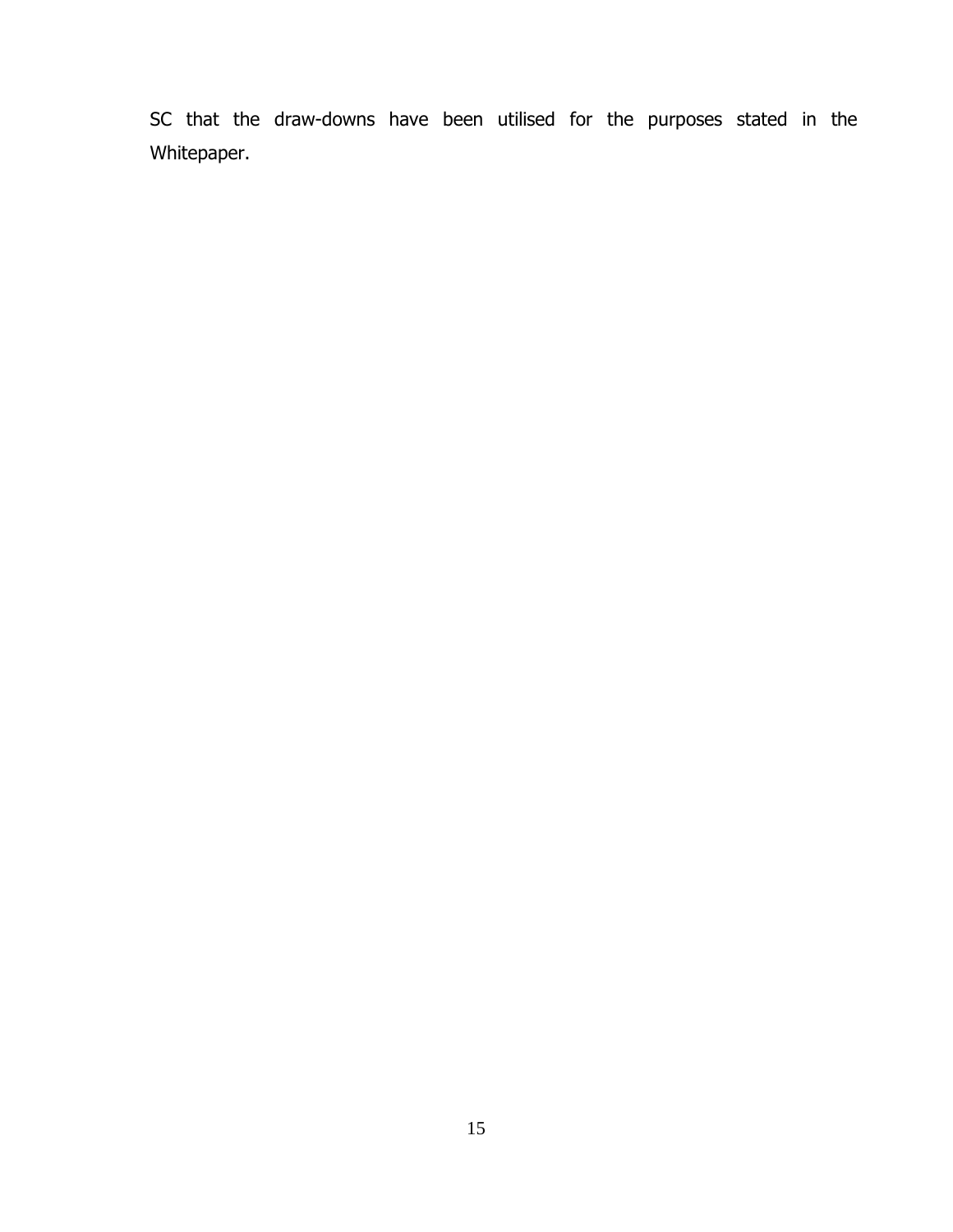#### **Consultation question 7**

Do you agree with the proposal that the main business operations or assets of the ICO should be based in Malaysia? If you do not agree, please provide your reasons.

### **Consultation question 8**

Do you agree with the proposal that any drawdown of ICO funds must be in accordance with the milestones disclosed in the Whitepaper? If you do not agree, please provide your reasons.

## **Consultation question 9**

Do you agree with the proposal that an auditor must be appointed to provide certification for the monies that have been drawn down?

### Other ongoing obligations for an ICO issuer

- 5.21 In addition to the above, there are other obligations imposed on the ICO issuer for purposes of safeguarding the investors' interest and promoting confidence in the ICO industry. These obligations include–
	- (i) having processes in place to monitor anti-money laundering requirements, including carrying out the requisite know your client and customer due diligence on investors;
	- (ii) a prohibition against third party endorsement, promotion and publicity of the ICO; and
	- (iii) annual and quarterly reporting to the SC and to its investors in relation to information as may be specified by the SC.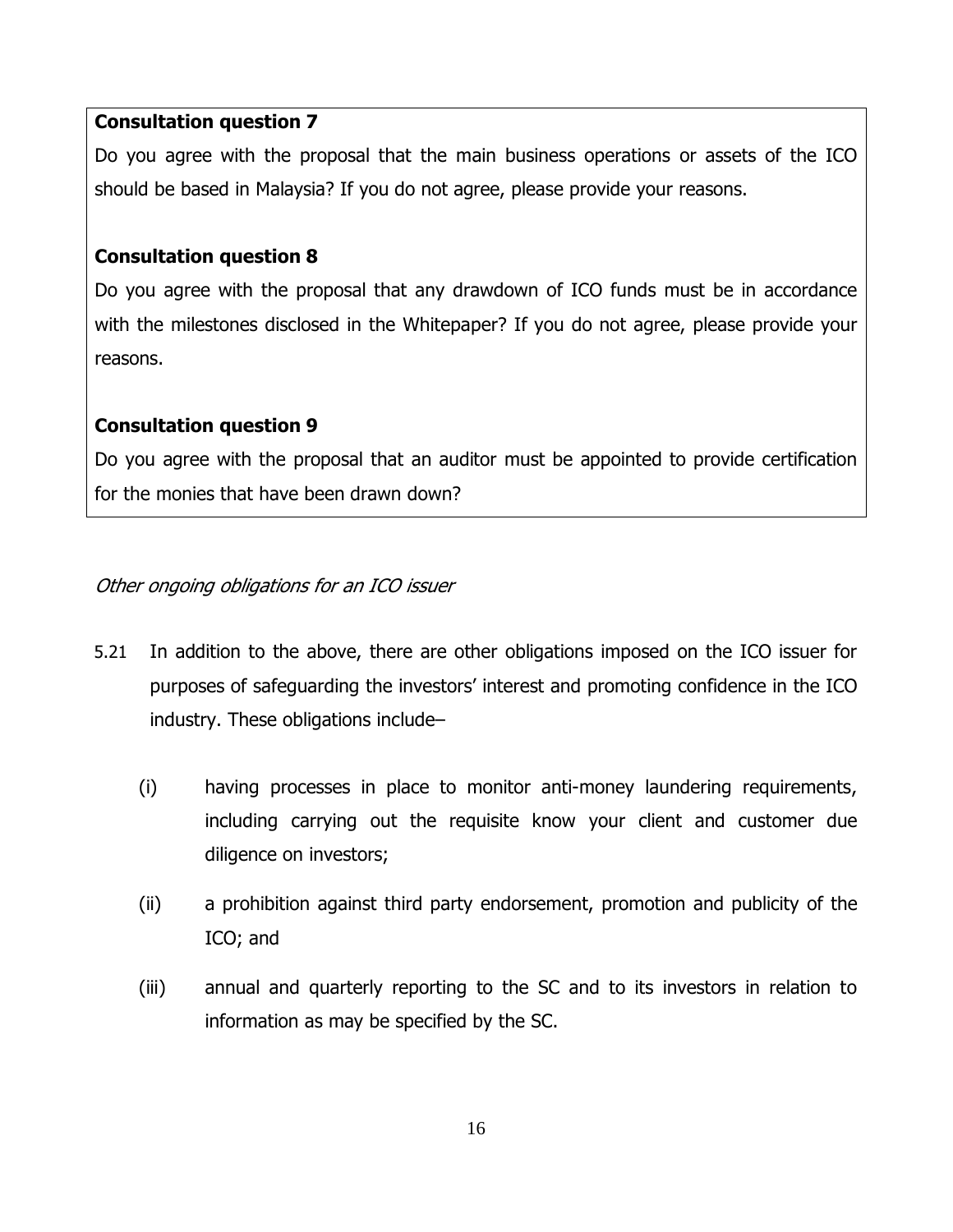#### **Consultation question 10**

Do you agree with the proposed obligations listed above? If you do not agree, what are your suggestions? Are there any other requirements that should be included in the list of obligations above?

#### Trust Account

5.22 The SC is proposing that an ICO issuer be required to deposit all funds raised through the ICO in a separate trust account with a licensed bank. The trust account must be maintained by an independent custodian, escrow agent or entity acting in the capacity of a trustee that is registered with the SC for carrying out capital market activities.

#### Requirements for Whitepaper

- 5.23 As discussed briefly above, the Whitepaper is the disclosure document which typically accompanies an ICO offering. It will normally include details of the underlying business/project which the ICO issuer is seeking finance for, the technology and processes employed and investors' entitlements (if any) for participating in the ICO. The challenge however is that there is no standardized disclosure requirement or best practice guidance for the preparation of the Whitepaper.
- 5.24 As such, it is proposed that under the ICO framework, any offering of an ICO must be accompanied by a Whitepaper. An ICO issuer will be required to submit the Whitepaper to the SC for registration. In deciding whether to register the Whitepaper or otherwise, the SC may take into consideration the pre-approval evaluation and assessment carried out by a recognised market operator or third party service provider.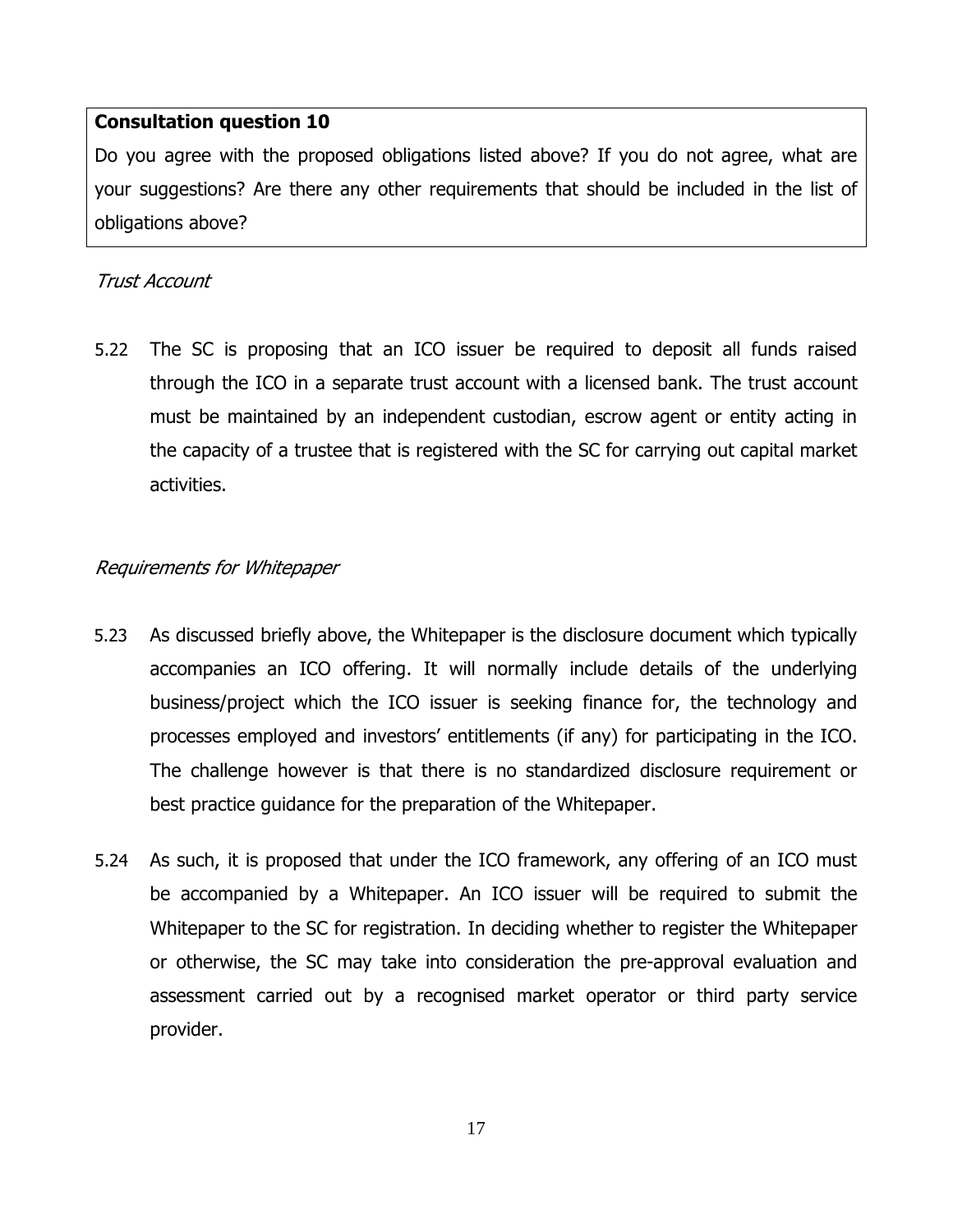- 5.25 To ensure some consistency, the SC proposes that the Whitepaper must contain, among others, the following information:
	- (i) Brief description of the ICO issuer including, where applicable, the group structure and details of material entities within the group;
	- (ii) Details and profile of the board of directors/ senior management team/ promoters;
	- (iii) Brief description of the shares and/or digital token held by the board of directors/ senior management team/ promoters;
	- (iv) Objective or purpose and timeline of the ICO, including detailed information on the underlying business/project to be managed and operated by the ICO issuer;
	- (v) Business plan, including detailed description of the sustainability and scalability of the underlying business/project, and the targeted date for each major phase in the business/project;
	- (vi) Targeted amount to be raised through the ICO and a scheduled timeline for utilisation of the proceeds including the details of each utilisation;
	- (vii) Any rights, conditions or functions attached to digital tokens issued from the ICO including any specific rights/privileges/benefits attributed to a digital token holder;
	- (viii) Details of the independent custodian, escrow agents or entity acting in the capacity of a trustee;
	- (ix) Discussion on the determination of the price per digital token including the valuation methodology and reasonable assumptions adopted in such calculation;
	- (x) Financial information including audited financial statements or management